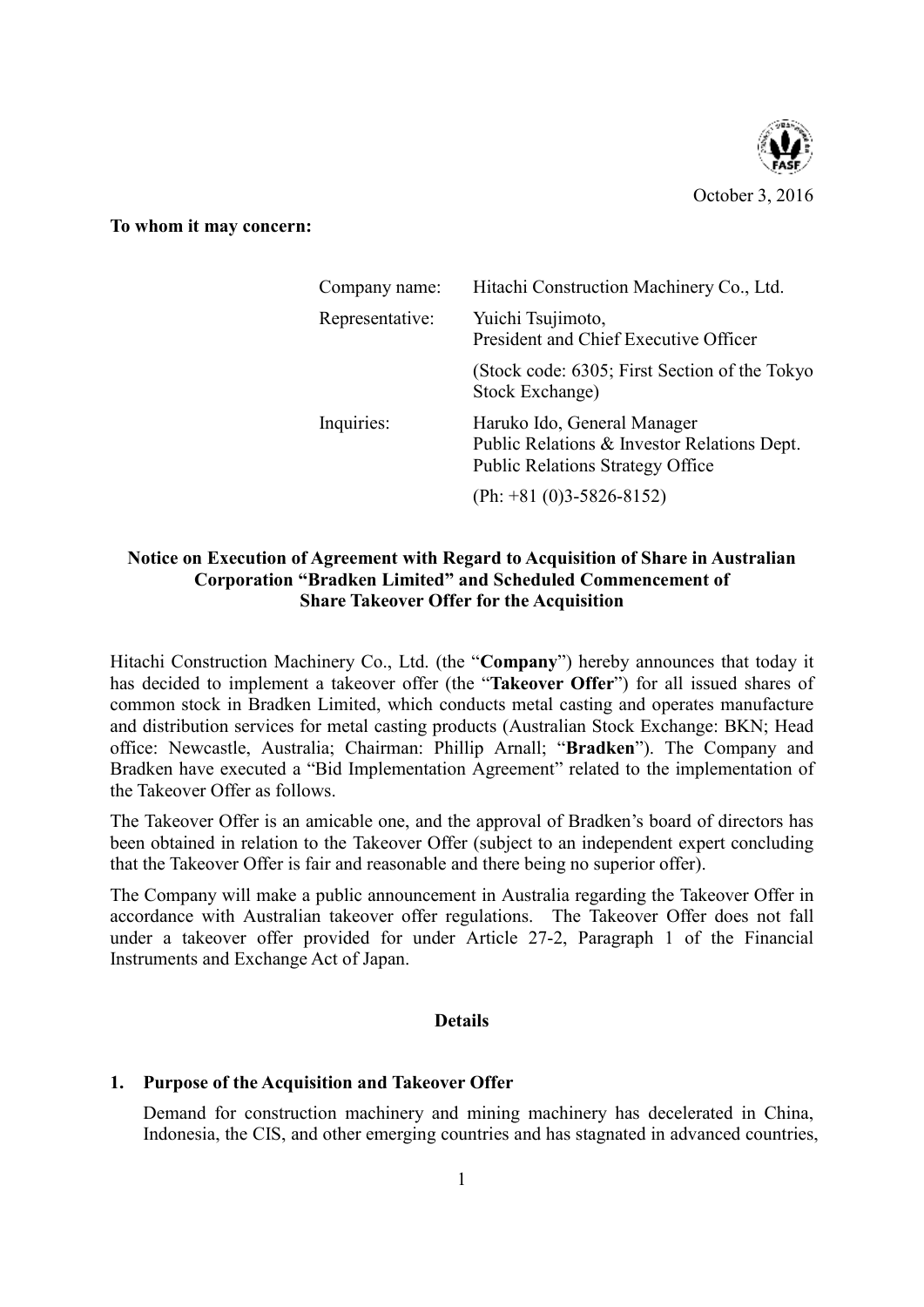and the market climate continues to be austere. Faced with these conditions, the Company has promoted its "GROW TOGETHER 2016" Mid-term Management Plan and proactively sought to streamline management, including through establishing a global support framework, in order to flexibly adapt to changes in the operating environment.

In the future, the Company intends to pursue growth through alliances and acquisitions in its core business of manufacturing and distributing construction and mining equipment, together with the associated value chains. This will be combined with an ongoing focus on streamlining operations.

Bradken's business is wide-ranging across the value chain globally. Its operations include a mining equipment business, a business for wear parts in mining, and a maintenance service business, as well as a manufacturing business of industrial products for mining and infrastructure. The Company believes that the acquisition of Bradken will complement and bolster the parts service business in the Company's mining business and expects further improvement in business income stability and profitability through mutual utilization of a global network.

## **2. Management Policy After Acquisition**

After the acquisition, the Company will utilize Bradken's management independence to maintain and develop Bradken's brand and its existing framework of manufacture and distribution. The Company will continue to push through the structural reforms currently promoted by Bradken as planned and will endeavor to improve rates of return for individual businesses.

## **3. Outline of the Takeover Offer**

(1) Takeover offer period (scheduled)

The Takeover Offer is scheduled to commence in middle to late October 2016. The takeover offer period is scheduled to continue for six weeks from the commencement (the "**Takeover Offer Period**").

If the conditions of the acquisition are not satisfied, the Company may extend the Takeover Offer period, so long as it does not exceed a period of six months from the commencement.

#### (2) Class of share certificates, etc. to be purchased

Common shares

(3) Takeover offer price

AUD 3.25 per common share

Note: The offer price was determined through negotiations with Bradken by reference to advice from external advisers, comprehensively taking into account a range of factors such as Bradken's business results and the potential value of its technology.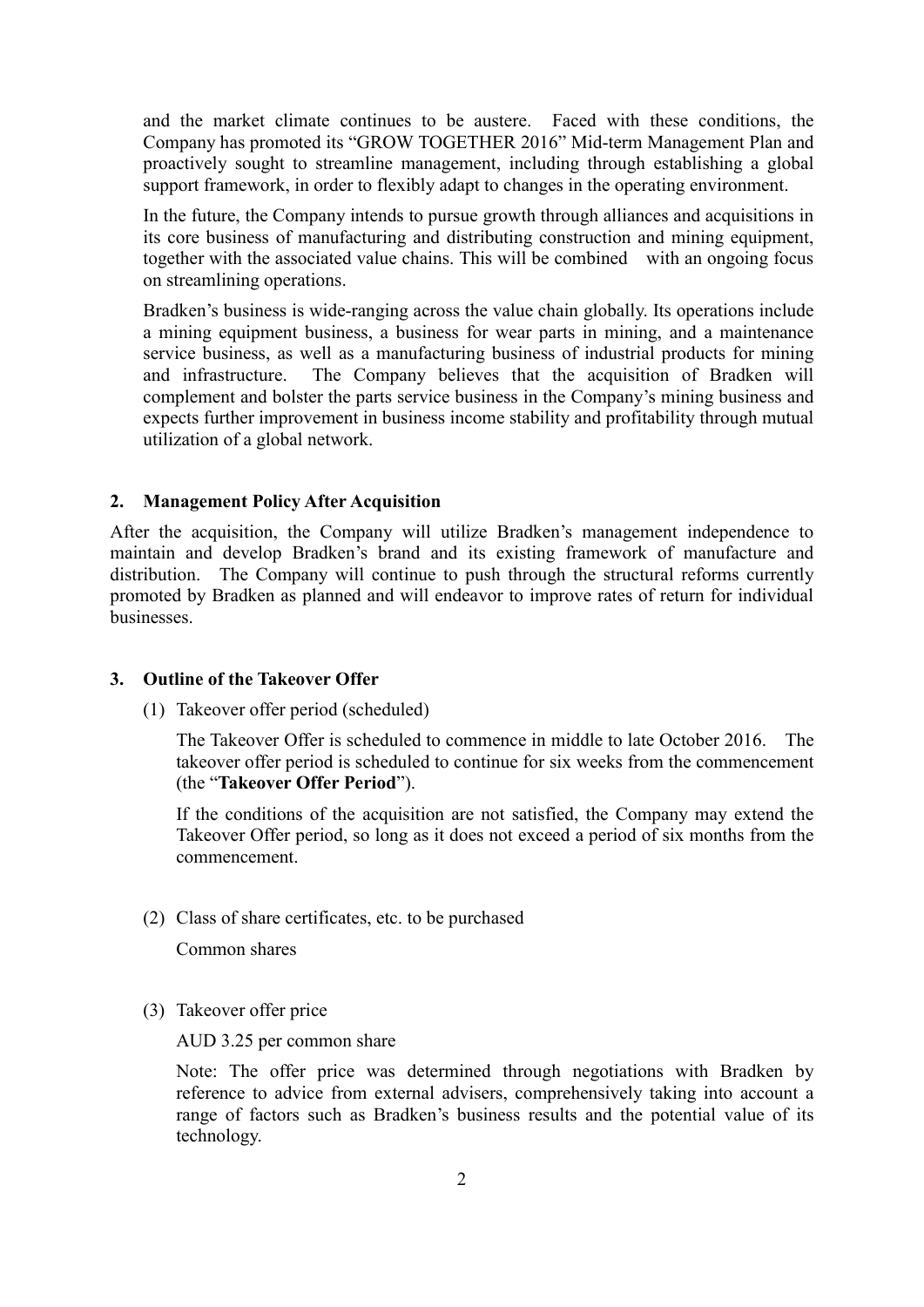(4) Funds required for takeover offer

## Approximately AUD 689 million

The amount necessary for conducting payment related to the purchase of all issued shares in Bradken (on a fully diluted basis\*) is stated above. The Company intends that funds for making the acquisition will be procured from funds on hand and bank loans.

- \*Calculated based on inclusion of common shares issued as a result of (a) exercise of rights under the Share Rights Plan for officers and employees of the Bradken group for the acquisition of the shares in Bradken and (b) exercise of conversion rights of Redeemable Preference Shares.
- (5) Conditions of takeover offer

The Takeover Offer will be conducted on the conditions that more than 50% of the total amount of issued shares in Bradken (on a fully diluted basis) are tendered, that clearance is obtained from competition law authorities in each of Australia, the USA, and Canada and the Foreign Investment Review Board of Australia, and that other requirements ordinarily stipulated for similar transactions are satisfied. Procurement of funds is not a condition for the completion of the Takeover Offer.

#### **4. Minimum number of shares to be acquired**

The Company will consummate the Takeover Offer if more than 50% of the total amount of the shares in Bradken (on a fully diluted basis) are tendered.

## **5. Change in Number of the Shares in Bradken Held by the Company Due to the Takeover Offer**

Ratio of the shares held before the Takeover Offer: 0%

Ratio of the shares held after the Takeover Offer: 100%\*

\*Based on the assumption that the Company purchases 100% of the shares in Bradken (on a fully diluted basis)

| Name                 | <b>Bradken Limited</b>                                      |  |  |
|----------------------|-------------------------------------------------------------|--|--|
| Address              | 20 McIntosh Drive, Mayfield West, New South Wales, 2304,    |  |  |
|                      | Australia                                                   |  |  |
| (3) Representative's | Phillip Arnall, Chairman                                    |  |  |
| name and title       |                                                             |  |  |
| (4) Description of   | Metal casting and manufacture and distribution services for |  |  |
| business             | metal casting products                                      |  |  |
| Stated capital       | AUD 549,671 thousand (as of June 30, 2016)                  |  |  |

## **6. Outline of the Target Company**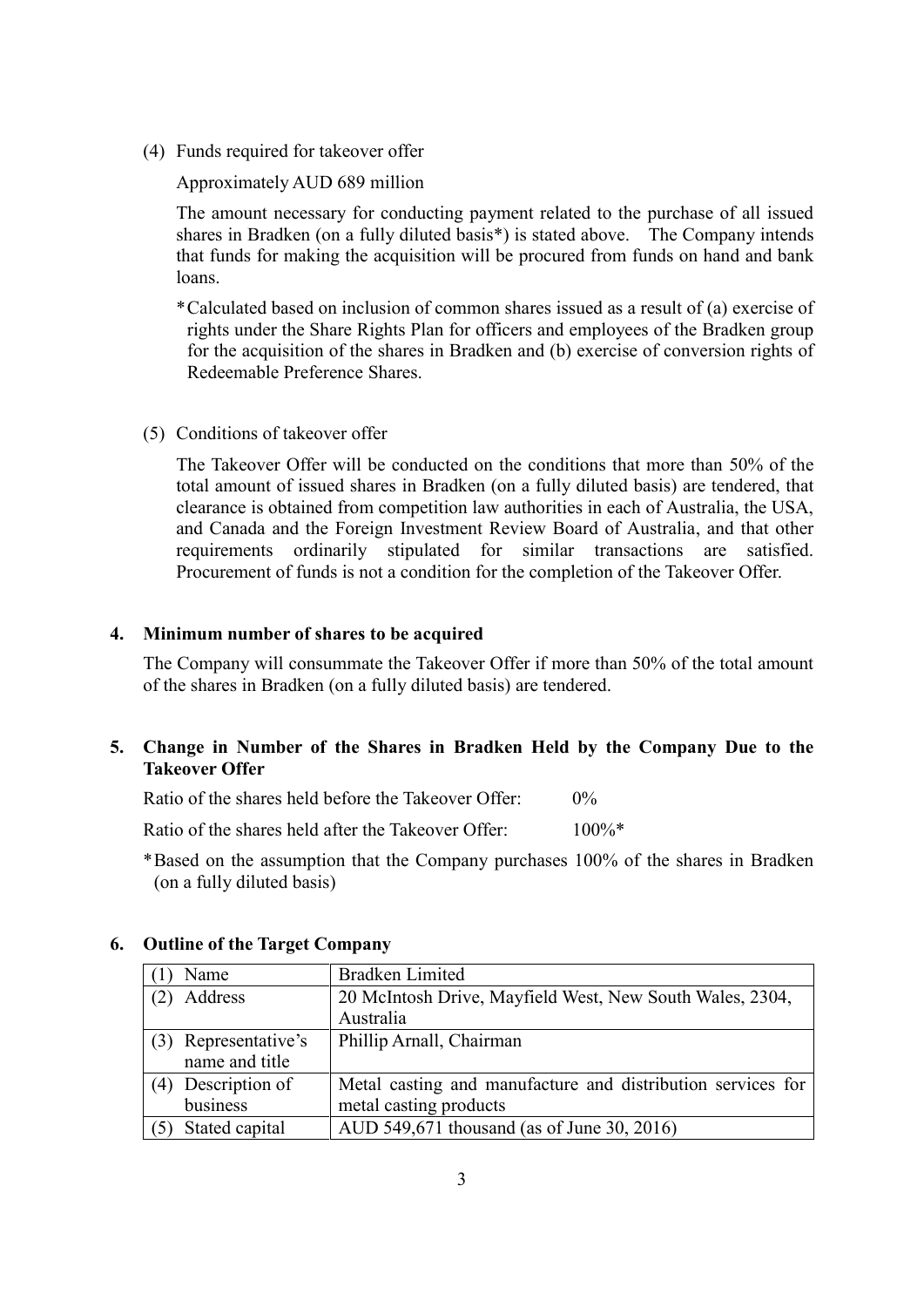| Year of<br>(6)                                                | 1922                                                      |  |  |  |
|---------------------------------------------------------------|-----------------------------------------------------------|--|--|--|
| establishment                                                 |                                                           |  |  |  |
| Major<br>(7)                                                  | Litespeed Master Fund Ltd.: 12.9%                         |  |  |  |
| shareholders and                                              | Paradice Investment Management Pty. Ltd.: 7.8%            |  |  |  |
| shareholding                                                  | Delta Partners, LP: 5.4%                                  |  |  |  |
| ratios                                                        |                                                           |  |  |  |
| (8) Total number of                                           | 211,848,761 shares (as of 30 September, 2016)             |  |  |  |
| issued shares*                                                |                                                           |  |  |  |
| Relationship between listed company and target company<br>(9) |                                                           |  |  |  |
| Capital relationship                                          | The listed company and the target company do not have any |  |  |  |
|                                                               | capital relationship that requires stating.               |  |  |  |
| Personnel relationship                                        | The listed company and the target company do not have any |  |  |  |
|                                                               | personnel relationship that requires stating.             |  |  |  |
| Business relationship                                         | The listed company and the target company do not have any |  |  |  |
|                                                               | business relationship that requires stating.              |  |  |  |
| Status as related party                                       | The target company is not a related party of the listed   |  |  |  |
|                                                               | company.                                                  |  |  |  |

\* Note: On a fully diluted basis.

#### **7. Business Performance for Most Recent Business Years (Unit: Millions of AUD)**

| Accounting period           | Business year    | Business year    | Business year    |
|-----------------------------|------------------|------------------|------------------|
|                             | ending June 2014 | ending June 2015 | ending June 2016 |
| Sales                       | 1,138            | 968              | 821              |
| EBITDA (adjusted)*          | 173              | 136              | 108              |
| <b>EBITDA</b>               | 143              | 110              | 49               |
| (unadjusted)                |                  |                  |                  |
| <b>Net</b><br><i>n</i> come | 21               | (241)            | (196)            |
| (unadjusted)                |                  |                  |                  |
| Total assets                | 1,530            | 1,524            | 1,053            |
| Net assets                  | 730              | 539              | 336              |

\* Note: Impairment and restructuring expenses are excluded.

## **8. Schedule**

Middle to late October 2016: commencement of the Takeover Offer (scheduled)

Early to middle December 2016: expiration of the Takeover Offer Period (scheduled)

## **9. Future Outlook**

We will make an announcement in a timely manner once the result of the Takeover Offer becomes clear. Bradken will become a consolidated subsidiary of the Company if the Takeover Offer is successfully completed. The Company will promptly disclose details regarding the effect of these events on the Company's consolidated business performance in accordance with the status of progress with the acquisition.